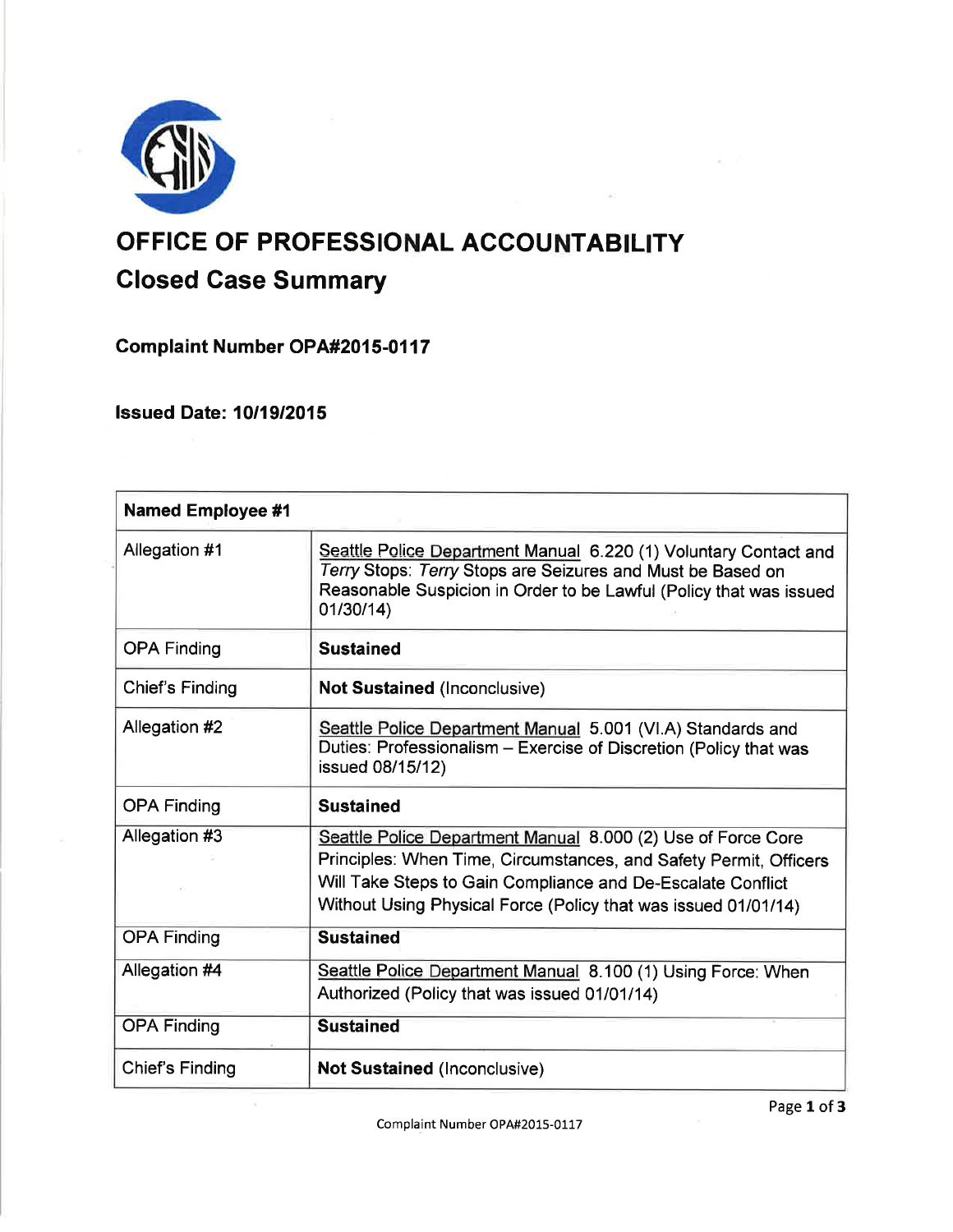| Allegation #5           | Seattle Police Department Manual 5.140 (2) Bias-Free Policing -<br>Employees Will Not Engage in Bias-Based Policing (Policy that was<br>issued 01/30/14) |
|-------------------------|----------------------------------------------------------------------------------------------------------------------------------------------------------|
| OPA Finding             | <b>Sustained</b>                                                                                                                                         |
| <b>Final Discipline</b> | Termination (under appeal as of 10/8/15)                                                                                                                 |

## INCIDENT SYNOPSIS

The named employee was on-duty driving a patrol car. Based on what the named employee reported she observed a subject with a golf club, she initiated a Terry stop and detained the subject. This stop ended with the named employee arresting the subject for obstruction.

## **COMPLAINT**

The complainant alleged that the named employee did not have justification for the arrest of the subject and further alleged that the arrest was based on race.

# **INVESTIGATION**

The OPA investigation included the following actions

- 1. Review of the complaint email
- 2. Search for and review of all relevant records and other evidence
- 3. Review of ln-Car Videos
- 4. Review of news articles
- 5. lnterviews of SPD employees

# ANALYSIS AND CONCLUSION

The evidence showed that the named employee took several actions that violated SPD policy. Sworn police officers are the most conspicuous representatives of government, and are legally granted significant authority to enforce the law and ensure public order and safety. Proper exercise of discretion obligates an officer to apply reason, professional experience and judgment in making decisions regarding enforcement of the law. Officers are to take steps to gain compliance and de-escalate conflict without using physical force whenever reasonable and safe to do so. Employees are not to make decisions or take actions that are influenced by bias, prejudice, or discriminatory intent. Law enforcement and investigative decisions must be based on observable behavior or specific intelligence. The named employee did not use reasoned balance or judgment throughout the entire incident, nor did she take any reasonable and appropriate steps to de-escalate her interaction with the subject. The named employee's actions during the encounter, along with other statements and circumstances, demonstrated that she engaged in biased policing.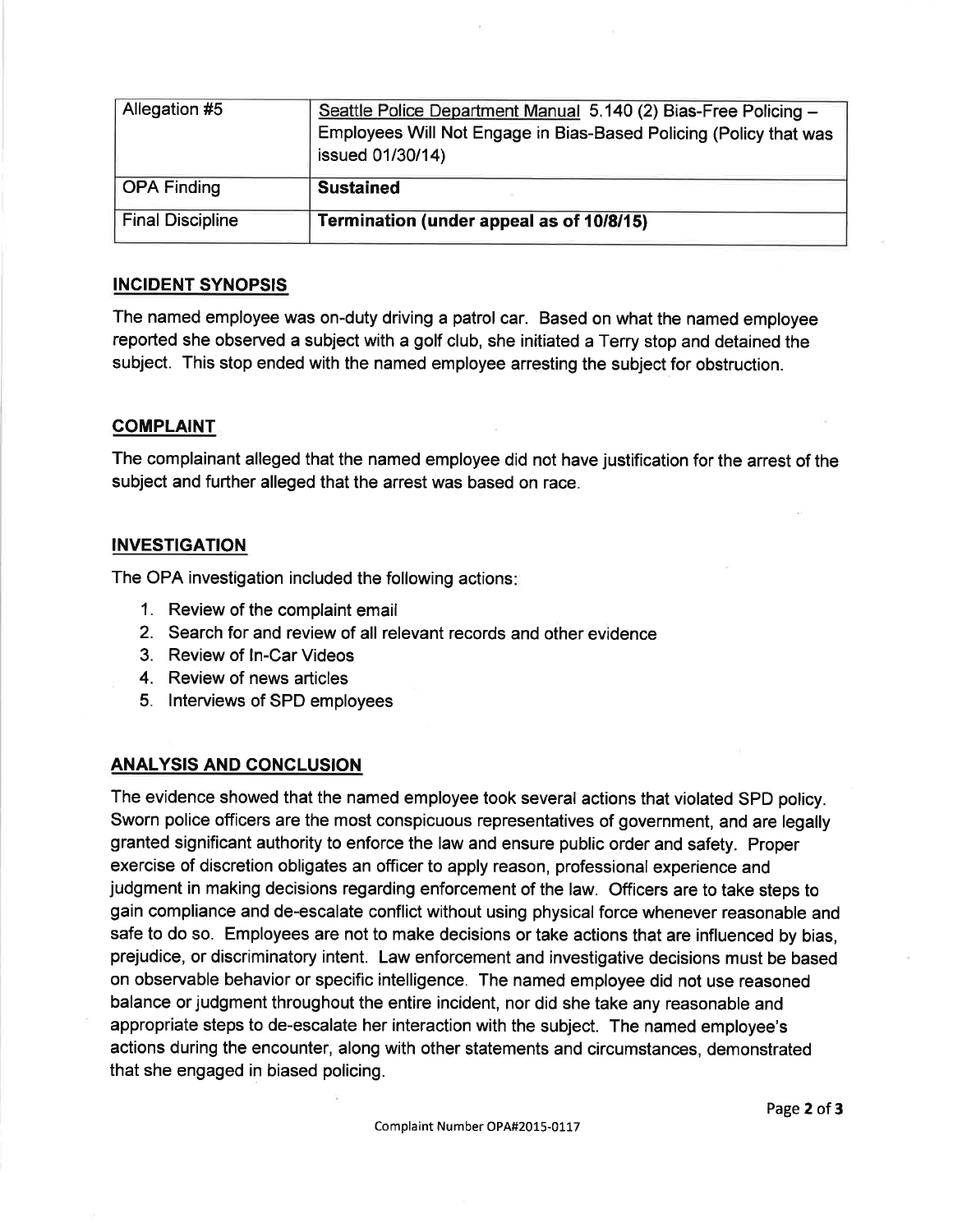## **FINDINGS**

#### Named Employee #l

#### Allegation #1

The preponderance of the evidence could neither prove nor disprove that the named employee had reasonable suspicion to stop the subject. Therefore a finding of Not Sustained (lnconclusive) was issued for Voluntary Contact and Terry Sfops: Terry Stops are Seizures and Must be Based on Reasonable Suspicion in Order to be Lawful.

#### Allegation #2

The preponderance of the evidence showed that the named employee displayed throughout the incident a distinct lack of reasoned balance and judgement. Therefore a Sustained finding was issued for Sfandards and Duties: Professionalism - Exercise of Discretion.

#### Allegation #3

The preponderance of the evidence showed that the named employee did not take reasonable steps as required by policy to de-escalate the interaction with the subject. Therefore a Sustained finding was issued for Use of Force Core Principles: When Time, Circumstances, and Safety Permit, Officers Will Take Sfeps to Gain Compliance and De-Escalate Conflict Without Using Physical Force.

#### Allegation #4

The preponderance of the evidence could neither prove nor disprove that the named employee used force that was necessary to affect a law enforcement purpose. Therefore a finding of Not Sustained (Inconclusive) was issued for Using Force: When Authorized.

#### Allegation #5

The weight of the evidence showed that the named employee took actions inconsistent with SPD policy regarding bias-free policing. Therefore a Sustained finding was issued for Bias-Free Policing - Employees Will Not Engage in Bias-Based Policing.

### Discipline imposed: Termination (under appeal as of 10/8/15)

See attached letter from Chief O'Toole to Mayor Murray and Council President Burgess.

NOTE: The Seattle Police Department Manual policies cited for the allegation(s) made for this OPA lnvestigation are policies that were in effect during the time of the incident. The issued date of the policy is listed.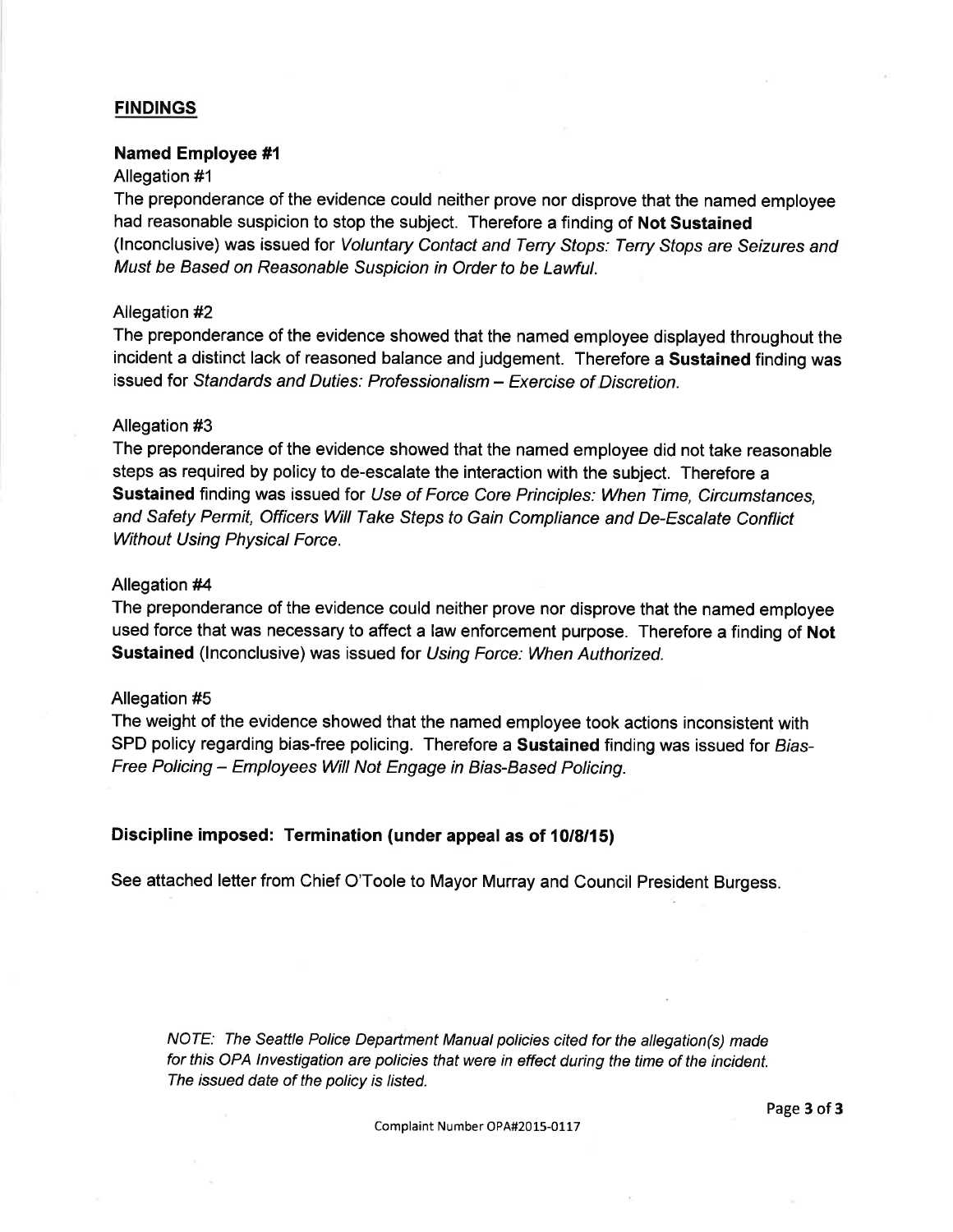

September 15, 2015.

Mayor Ed Murray Seattle City Hall 600 4<sup>th</sup> Avenue Seattle, WA 98124-4769

Councilmember President Tim Burgess Seattle City Hall 600 4<sup>th</sup> Avenue Seattle, WA 98124-4769

Subject: OPA #2015-OPA-0117

Dear Mayor Murray and Councilmember President Tim Burgess:

<sup>I</sup>write to report on the findings and discipline in 2015-OPA-0117 . As you know, the Office of Professional Accountability independently manages the investigation and submits recommendations to the Department concerning disposition of the complaint. I am sustaining the recommendations for Standards & Duties. Exercise of Discretion 5.001; Use of Force Core Principles: De-escalation 8.000 (2); and Bias-Free Policing 5.140. Based on these sustained findings, I am terminating the subject employee<sup>1</sup>.

This particular case-involving bias, abuse of police discretion, and escalation of a contact that should have been resolved without any confrontation-is of great concern to the Seattle community and the Seattle Police Department. ln considering this case, however, it is critically important that I act fairly to assess the evidence before me and make decisions of the head, not just the heart. Therefore, I also write to explain my reasons for not following two of the five sustained recommendations for alleged violations of Stops, Detentions and Arrests - 6.220 (Terry stop) and Use of Force Core Principles - 8.000. Based upon a thorough review of the record, including the testimony of the subject officer at OPA, the relevant video, and statements made to me at the Loudermill hearing, I do not believe I have sufficient evidence to sustain these recommendations.

#### Stops, Detentions and Arrests - 6.220 (Terry stop)

ln her sworn statement in response to questions from OPA, the officer testified that as she was driving a marked police car, she perceived a blur next to her open car window and heard a clang of metal on metal, turned and looked in her mirror, and saw a civilian swinging a golf club and glaring at her. The in-car video did not capture, nor was it positioned to capture, these events; instead, all video information is of the subsequent interaction between the officer and the civilian after the officer drove around the block to initiate the Terry stop. The civilian exercised his right

 $1$  SMC 3.28.810 directs that this letter not contain the name of the subject employee or any personal information.

Seattle Police Department, 610 Fifth Avenue, PO Box 34986, Seattle, WA 98124-4986 An equal employment opportunity, affirmative action employer. Accommodations for people with disabilities provided upon request. Call (206) 233-7203 at least two weeks in advance.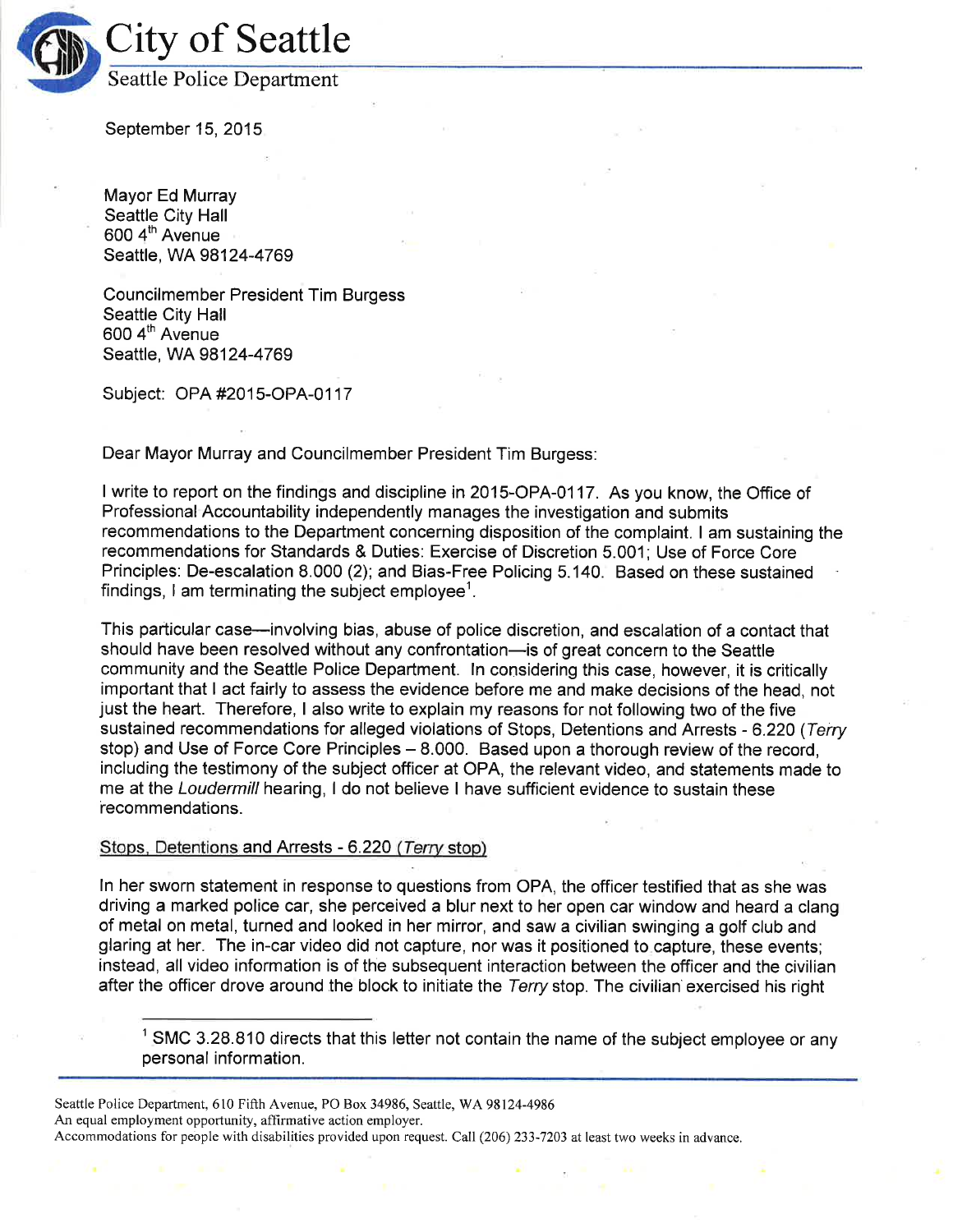not to provide information or respond to questions from OPA and therefore, other than a general denial by the civilian captured on the video, there is no material evidence presented to contradict the perception of the officer.

The Stops, Detentions and Arrests policy provides officers guidance about what lawful authority they possess. As stated:

A Terry stop must be based on reasonable suspicion and documented using specific articulable facts as described in this policy.

This policy prohibits Terry stops when an officer lacks reasonable suspicion that a subject has been, is, or is about to be engaged in the commission of a crime.

Searches and seizures by officers are lawful to the extent they meet the requirements of the 4th Amendment and Washington Constitution Art. 1, Section 7. (See Terry v. Ohio. 392 U.S. 1 (1968))

The Department's policy language mirrors what is required to conduct a permissible and lawful Terry stop under Washington and federal constitutional law<sup>2</sup>. In considering the reasonableness of a Terry stop, while "the circumstances must be more consistent with criminal than innocent conduct, 'reasonableness is measured not by exactitudes, but by probabilities." State v. Mercer, 45 Wn. App. 769, 774 (1986). Moreover, "[w]hile an inchoate hunch is insufficient to justify a stop, circumstances which appear innocuous to the average person may appear incriminating to a police officer in light of past experience." State v. Samsel, 39 Wn. App. 564, 571 (1985). "[A]n officer may briefly stop an individual based upon reasonable suspicion of criminal activity if necessary to maintain the status quo while obtaining more information." State v. Miller, 91 Wn. App 181, 184 (1998). The standard for Terry does not require probable cause, which "exists when there is a fair probability or substantial chance of criminal activity." United States v. Patayan Soriano, 361 F.3d 494, 505 (9th Cir. 2004).

Here, under the required objective analysis, based on the record developed in the OPA investigation, and without the benefit of additional testimony or material contrary evidence, <sup>I</sup> conclude that there may have been lawful authority for a Terry stop. On the other hand, as there are facts to reasonably support a competing argumènt, I cannot conclude that the stop was lawful and proper. As such, I am changing the sustained finding for violation of Stops, Detentions and Arrests - 6.220 (Terry stop) to INCONCLUSIVE.

Although I am changing the disposition to inconclusive, I still disapprove of the officer's approach, demeanor, decision-making, use of discretion, and the role of bias in this event (and am sustaining the findings in these areas). I simply cannot conclude that the officer did not meet the relatively modest threshold of reasonable suspicion under the facts before me.

<sup>2</sup> In addition, I sought and received counsel from the Seattle City Attorney's Office on the Terry analysis.